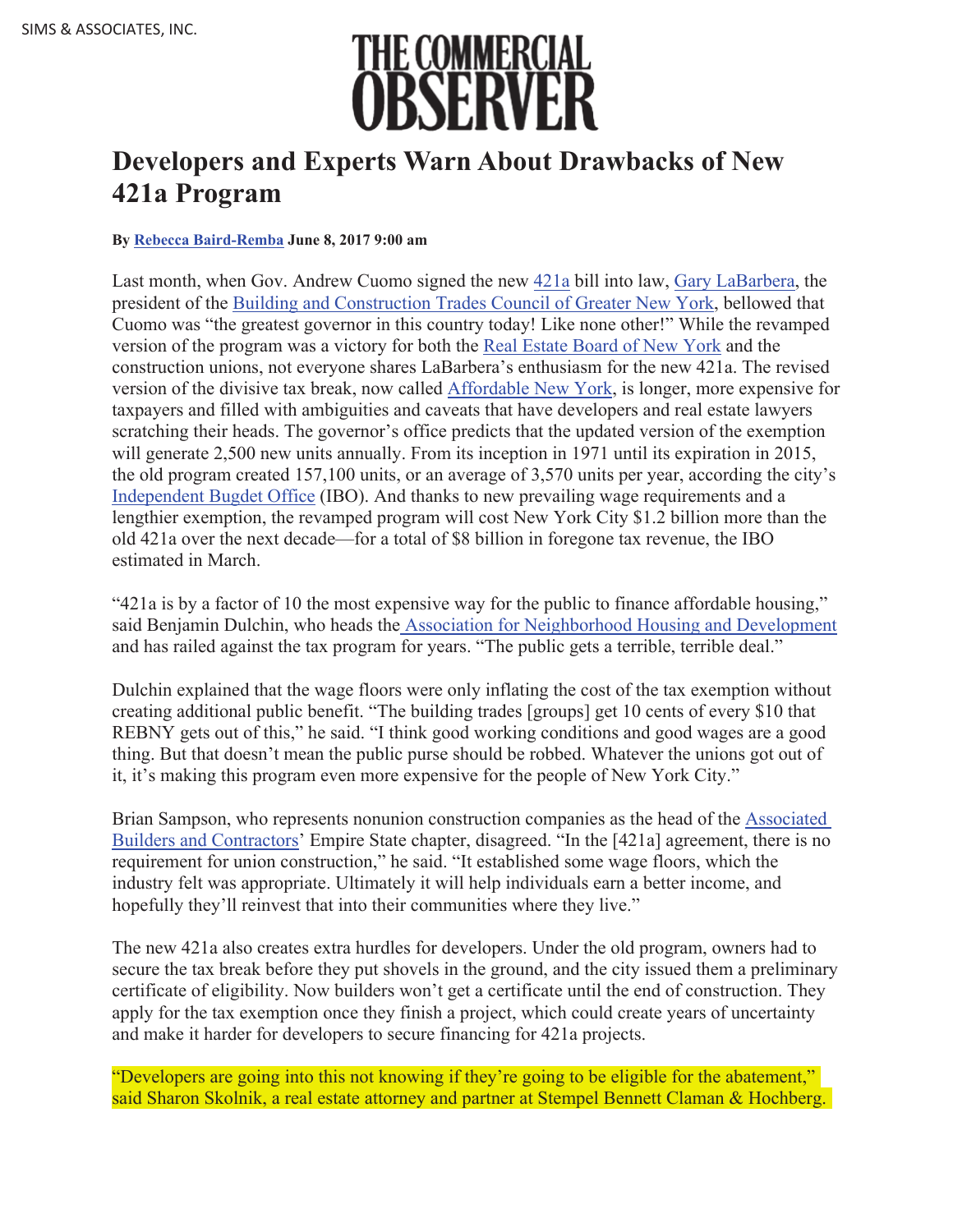"And it will give construction financers pause because they have to underwrite the project without the 421a abatement. They have to come up with ways to feel comfortable with this new program, make sure banks get paid and the project gets built, and they have to ensure the abatement is in place," she said.

Unlike the old version of the tax break, owners will have to worry about paying property taxes and increases in assessed value during construction.

"You have the potential to be carrying a much higher tax burden for a longer period of time," said Jason Hershkowitz, a real estate attorney and partner at Seiden & Schein. "You could be talking about many years down the road."

He added that the city plans to refund developers for property taxes paid during construction after they receive 421a approval.

Another issue with the revamped exemption is that it adds layers of bureaucracy, slowing down New York City's already-glacial pace for approving and finishing construction projects.

Developers of projects with 300 units or more are expected to pay construction workers prevailing wages—an average of \$60 an hour in Manhattan south of 96th Street and \$45 an hour along the Brooklyn and Queens waterfronts. In exchange, they get a 35-year tax exemption. Projects that are located outside these areas or have less than 300 units can get 25-year exemptions and aren't subject to the wage requirements.

The legislation mandates that developers provide a certified payroll of general contractors and subcontractors within 90 days of getting their certificate of occupancy. In order to score the exemption, builders of those projects have to send their payroll records to an independent monitor (typically an accountant), who certifies to the city's Department of Housing Preservation and Development that the records are correct and the minimum wage standards have been met. Then the payroll goes to the city Comptroller's Office for an independent review.

If contractors don't furnish the records on time, shortchange their workers on pay or turn in incorrect records, developers will ultimately face \$1,000 a week in fines.

"If there are any deficiencies [in the payroll], they have to pay within a certain period of time, otherwise there will be fine," Skolnik explained. "Let's say a sub[contractor] didn't pay their workers correctly, they have to let the CPA know, and the developer has to pay whatever wasn't correctly paid."

The new tax break offers six different options with varying affordability requirements. The most generous ones, Options C and G, allow builders to rent 30 percent of their units at 130 percent of the Area Median Income—as long as the project doesn't receive any other public subsidy. Projects in Manhattan south of 96th Street also aren't eligible. Hershkowitz said the city is going to introduce more geographic restrictions for that pair of alternatives, but HPD hasn't spelled out what it's going to do yet.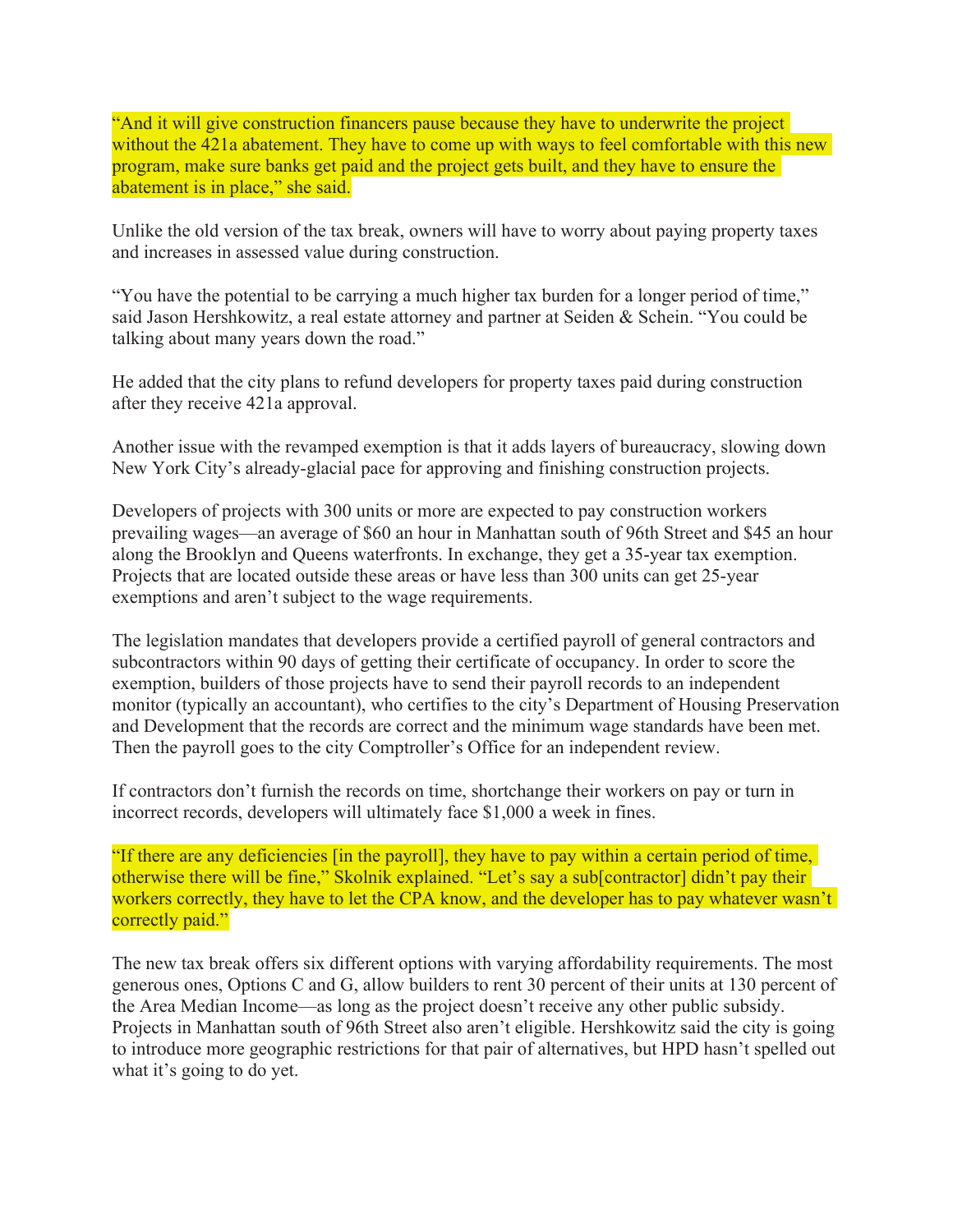"It's unclear whether the previous geographic exclusion areas are being carried over or if they're going to draw a new map," he explained. "We haven't gotten an answer from HPD."

Condo developers also lose under the revised 421a exemption. During the tumultuous year-anda-half-long negotiation over the new law, the mayor and affordable housing activists demanded that the condo portion of the program be eliminated. Instead, the condo benefit has been restricted to buildings in the outer boroughs with 35 units or less. Plus, each apartment must have an average assessed value of no more than \$65,000. That's a tall order for new construction condos, except for smaller units or developments in relatively inexpensive neighborhoods.

"We're not expecting many, if any, condominium projects to file under the new 421a," Hershkowitz said. "I don't know if we're anticipating any but certainly not the numbers we were seeing under the old law. No one has approached us for a condominium project under the new law."

Smaller developers will probably still take advantage of the limited exemption for condos, Skolnik said. "I think anyone that's building a smaller building is going to want it; it's better than having no exemption."

Another caveat is that owners have to maintain the unit as their primary residence for at least five years in order to get the tax break. But it's not clear how the city will enforce that rule. Skolnik suggested that HPD could have condo owners sign a restrictive covenant to prevent them from selling during that period. The agency didn't respond to requests for comment by publication time.

Boaz Gilad, who develops moderately priced condo buildings across a broad swath of Brooklyn with his company Brookland Capital, said buyers will be hit hardest by the new, limited version of the tax exemption.

"I think it's a missed opportunity to help people owning apartments in New York City," he said. "We have buyers that are paying \$1,000 a month in real estate taxes. It makes people think maybe I should live on Long Island or in New Jersey."

He added that most buyers who took advantage of the old version of the exemption were purchasing apartments in Brooklyn neighborhoods like Bushwick, Crown Heights and Bedford-Stuyvesant, even though oligarchs buying eight-figure penthouses on Billionaires' Row were what catapulted 421a into the headlines.

"If real estate taxes keep going up, middle class and lower middle class [people] won't be able to afford those apartments," he continued, noting that the new 421a clearly favors rental developers. "It seems like the political pressure of big landlords and developers has dictated the program."

**Keywords**:421a, Affordable New York, Associated Builders and Contractors, Association for Neighborhood Housing and Development, Benjamin Dulchin, Brian Sampson, Building and Construction Trades Council of Greater New York, Gary LaBarbera, Jason Hershkowitz, Real